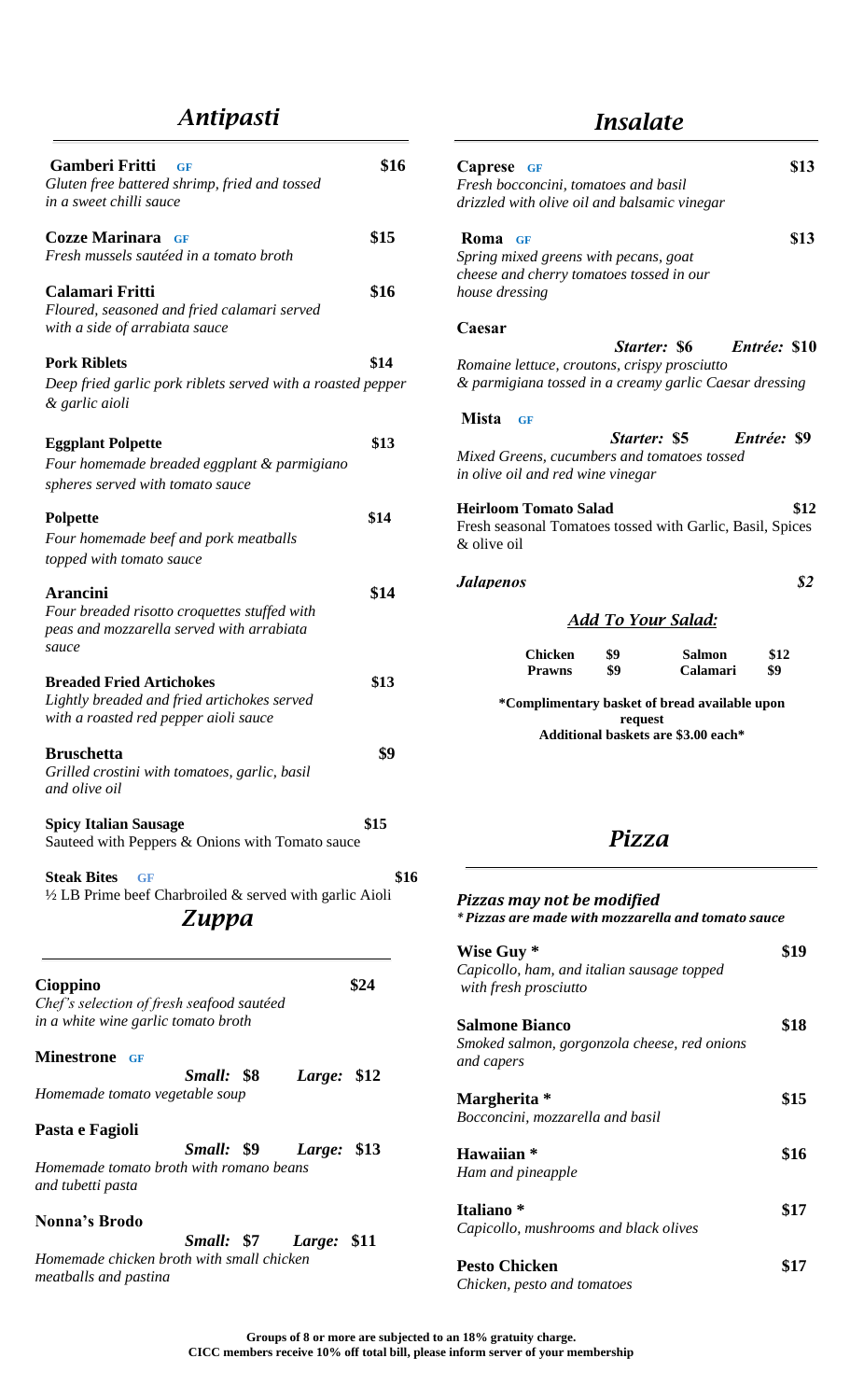#### *Pasta*

| <b>Pasta Pescatore</b>                                         | \$26 | <b>Rigatoni Al Forno</b>                                              | \$19 |
|----------------------------------------------------------------|------|-----------------------------------------------------------------------|------|
| Chef's selection of seafood served on a bed of                 |      | Baked rigatoni with italian sausage, meatballs,                       |      |
| linguini with a tomato sauce (or)<br>a white wine butter sauce |      | and egg in a tomato sauce topped with melted mozzarella               |      |
|                                                                |      | <b>Traditional Cecchetto Lasagna</b>                                  | \$19 |
| <b>Pappardelle w Salmone</b>                                   | \$24 | Original handmade recipe as it was created by                         |      |
| Pasta with salmon tossed in a rose sauce                       |      | Romano Cecchetto with veal and pork in a tomato sauce.                |      |
|                                                                |      | <b>Spaghetti and Meatballs</b>                                        | \$19 |
| <b>Tagliatelle con Funghi</b>                                  | \$21 | Spaghetti tossed with handmade beef and pork                          |      |
| Wild mushroom and prosciutto in a                              |      | meatballs in a tomato sauce                                           |      |
| light cream sauce                                              |      |                                                                       |      |
|                                                                |      | <b>Classic Roma Stracci</b>                                           | \$19 |
| Spaghetti Carbonara                                            | \$20 | 3 handmade egg crepes stuffed with veal and pork in a                 |      |
| Smoked pancetta, in a creamy egg & parmigiano sauce            |      | tomato sauce (or) spinach and ricotta in a cream sauce                |      |
| served on a bed of spaghetti                                   |      |                                                                       |      |
|                                                                |      | <b>Gnocchi Romano</b>                                                 | \$18 |
| <b>Linguine Vongole</b>                                        | \$21 | Hand rolled potato dumplings in a tomato sauce                        |      |
| Clams served on a bed of linguine with a tomato sauce          |      |                                                                       |      |
| (or) a white wine butter sauce                                 |      |                                                                       |      |
|                                                                |      | Pasta Primavera                                                       | \$19 |
|                                                                |      | Spaghetti sauteed with seasonal garden vegetables                     |      |
|                                                                |      | Choice of Garlic white wine sauce $(\mathbf{v})$ or Light Cream sauce |      |

#### *All entrées are served with two side dishes:*

| Vegetables     | Mista Salad                                                     |
|----------------|-----------------------------------------------------------------|
| Penne Marinara | <b>Caesar Salad</b>                                             |
| Potatoes       | <b>Golden Fries</b>                                             |
|                | *Extra charges apply for any changes made to pasta and/or sauce |

# *Pasta a Modo Tuo*

**\$17**

*Choose Your Pasta*

|                                                                                        |      | Penne                                                       |  |  |
|----------------------------------------------------------------------------------------|------|-------------------------------------------------------------|--|--|
|                                                                                        |      | <b>Rigatoni</b>                                             |  |  |
|                                                                                        |      | <b>Spaghetti</b>                                            |  |  |
| Vitello Funghi                                                                         | \$26 | <b>Linguine</b>                                             |  |  |
| Lightly floured veal scallopini in a creamy mushroom sauce                             |      | <b>Tagliatelle</b>                                          |  |  |
| <b>Vitello al Limone</b>                                                               | \$25 | <b>Tortellini</b>                                           |  |  |
| Lightly floured veal scallopini in a white wine lemon sauce                            |      | Pappardelle                                                 |  |  |
| <b>Vitello Pescatore</b>                                                               | \$28 |                                                             |  |  |
| Lightly floured veal scallopini with scallops & shrimp with rose sauce                 |      | <b>Choose Your Sauce</b>                                    |  |  |
| Pollo Parmigiana<br>Lightly breaded chicken cutlet topped with                         | \$24 | Marinara GF                                                 |  |  |
| tomato sauce and baked mozzarella cheese                                               |      | (Tomato)                                                    |  |  |
|                                                                                        |      | <b>Bolognese</b> GF                                         |  |  |
| Pollo alla Boscaiola                                                                   | \$24 | (Meat and Tomato)                                           |  |  |
| Grilled chicken breast topped with a pancetta and<br>mushroom cream sauce              |      | <b>Aglio Olio GF</b>                                        |  |  |
|                                                                                        |      | (Garlic, Olive Oil & Chili Flakes)                          |  |  |
| <b>Osso Buco</b><br><b>GF</b>                                                          | \$32 | Pesto GF                                                    |  |  |
| Slow braised Veal shanks in a Espagnole sauce                                          |      | (Garlic, Basil, and Olive Oil)                              |  |  |
| <b>Pollo Piccata</b>                                                                   |      | Rosé                                                        |  |  |
| GF<br>Grilled chicken breast in a lemon garlic caper sauce                             | \$22 | (Tomato and Cream)                                          |  |  |
|                                                                                        |      | <b>Alfredo</b>                                              |  |  |
| <b>Grilled Salmon</b> GF                                                               | \$22 | (Cream and Parmigiano)                                      |  |  |
| Grilled salmon topped with olive oil and lemon                                         |      | La Cantina                                                  |  |  |
|                                                                                        |      | (Rosé with Mushrooms, Peas, and Prosciutto)                 |  |  |
| <b>Mediterranean Shrimp</b><br>GF<br>Sautéed shrimp with fresh tomatoes and basil in a | \$18 | <b>Add To Your Pasta:</b>                                   |  |  |
| white wine garlic sauce                                                                |      |                                                             |  |  |
|                                                                                        |      | <b>Chicken</b><br>\$9<br><b>Mild Italian Sausage</b><br>\$6 |  |  |
|                                                                                        |      | \$12<br>\$9<br><b>Salmon</b><br><b>Shrimp</b>               |  |  |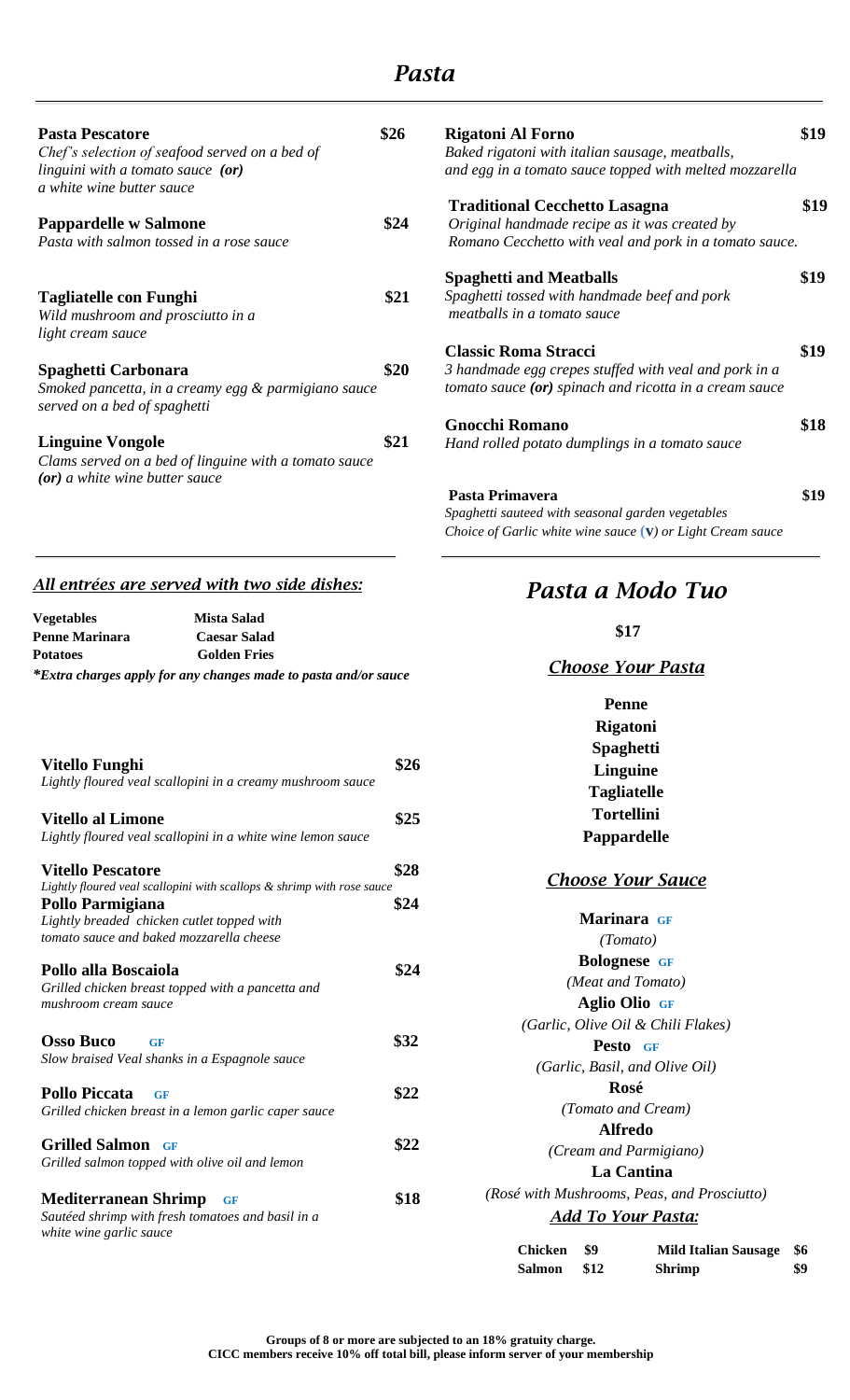#### **Dolcetti**

**Traditional Housemade Tiramisu \$10**

Espresso soaked ladyfingers filled with mascarpone cheese and a splash of liqueur

**New York Cheesecake \$8.25** With fresh cream & berry compote

**Gelato \$7.50** Ask your Server for selections

**Deep Fried Cheesecake \$9.50**

Cinnamon sugar battered cheesecake served with whipped cream, strawberries and chocolate sauce

**Flourless Chocolate Torte \$9.25**

Whipped Cream & Chocolate sauce

**Affogato \$9.00** Vanilla gelato smothered in fresh espresso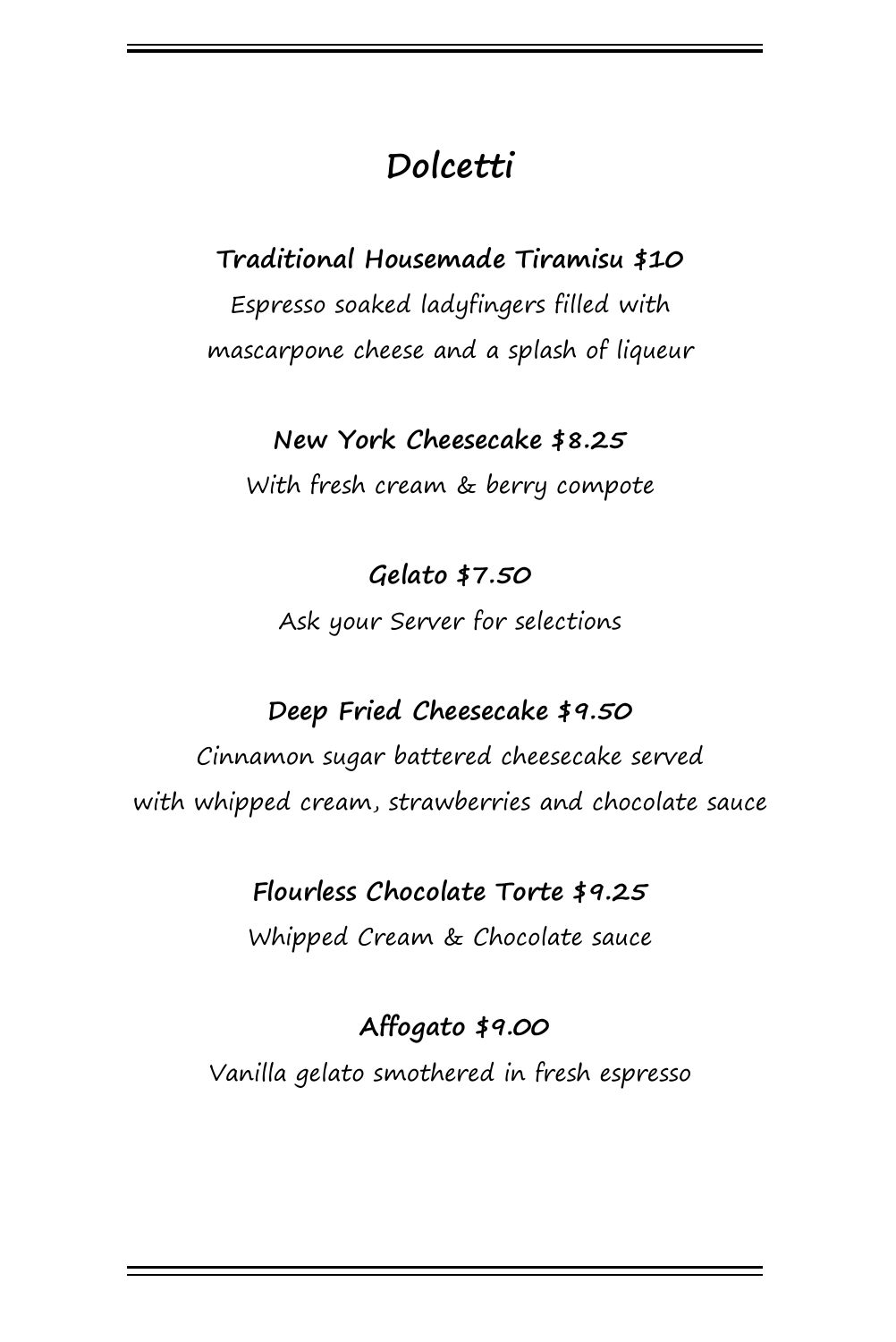#### **Café**

| <b>Espresso</b>                 | \$3.25 |
|---------------------------------|--------|
| Espresso Macchiato              | \$3.75 |
| Cappuccino (Flavoured - \$5.25) | \$4.00 |
| Latte (Flavoured $-$ \$5.25)    | \$4.75 |
| Americano                       | \$4.00 |
| Coffee & Tea                    | \$3.50 |

## **Liquers \$8.00**

**\* Sambuca, Grappa, Limencello, Baileys** Ask your server for many other selections **\* Chilled Amaro served at -20 Degrees \* Remy Martin VSOP**

# **La Cantina Specialty Coffee's**

| <b>Bocce Ball</b> (espresso with grappa) | \$8.95 |
|------------------------------------------|--------|
| <b>Baileys Macchiatto</b>                | \$8.95 |
| Spanish Coffee 2 oz                      | \$10   |
| (Kahlua, Grand Marnier & coffee)         |        |
| Blueberry Tea 2 oz                       | \$10   |
| (Amaretto & Grand marnier)               |        |
| Espresso Martini's 2 oz                  | 512    |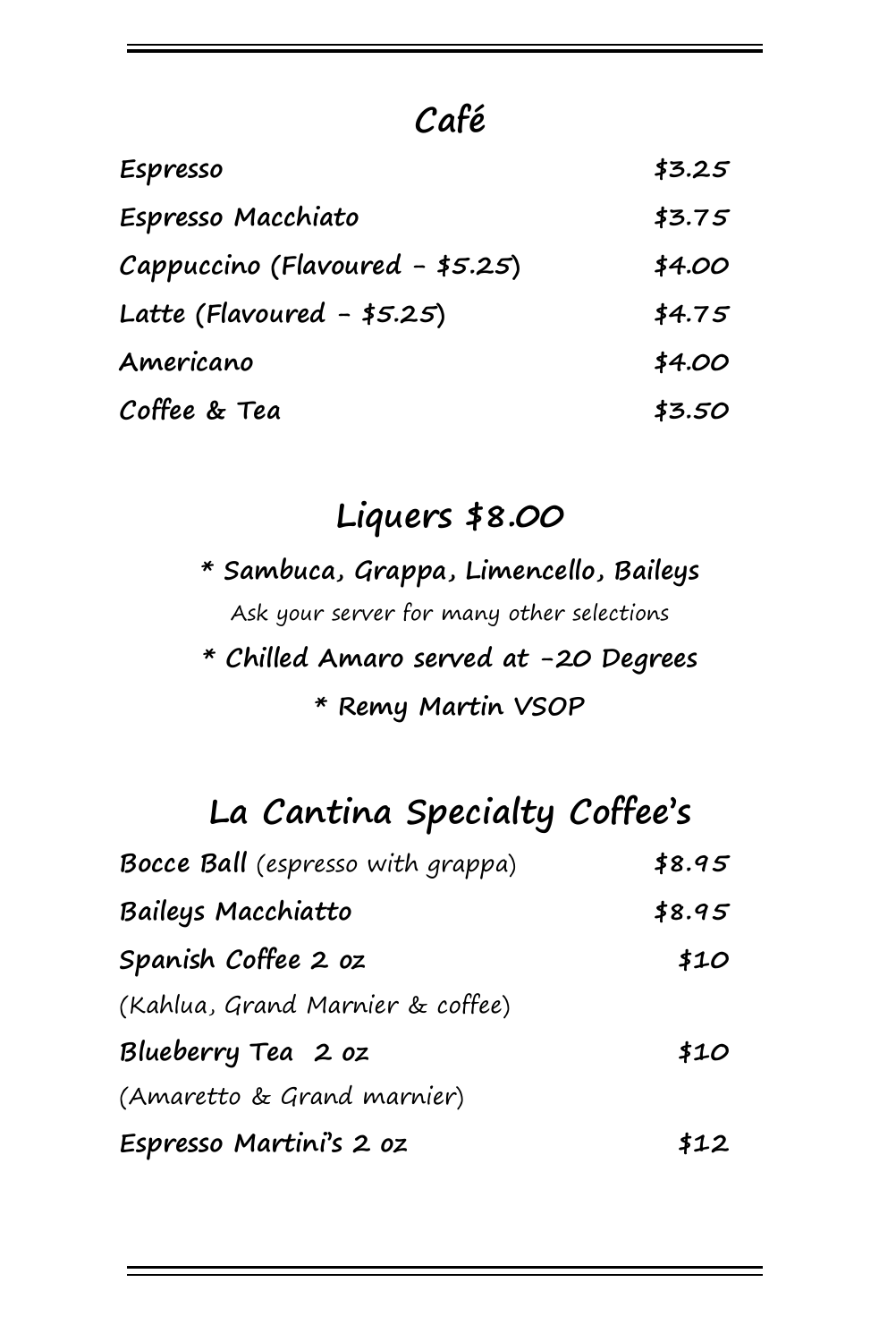# **Wine Menu BY THE GLASS**

| DI TUT ATYY                                                                                                  |         |                 |               |               |
|--------------------------------------------------------------------------------------------------------------|---------|-----------------|---------------|---------------|
| <b>RED</b>                                                                                                   | 6oz     | 90Z             | ½ Litre       | 1 Litre       |
| Pasqua Sangiovese<br>Aromas of cassis with hints of fresh cherries;<br>light delicate blueberry fruit.       | \$7.75  | \$10.25         | \$19          | \$38          |
| Chianti Ruffino<br>Good structure with tastes of wild berries and maraschino cherries                        | \$8.25  | \$10.75         | <b>Bottle</b> | \$32          |
| <b>WHITE, SPARKLING &amp; ROSE</b>                                                                           | 6oz     | 9 <sub>oz</sub> | ½ Litre       | <b>Bottle</b> |
| Cavalieri Pinot Grigio<br>Dry white wine, smooth, delicate and fresh with<br>apple, pear and citrus aroma    | \$8.95  | \$13.25         | \$25          | \$37          |
| Ciro Bianco                                                                                                  | \$9.95  | \$14.25         | \$26.50       | \$39          |
| Soft, Fresh Sprightly, pleasantly harmonic                                                                   |         |                 |               |               |
| Moscato<br>Intense, Pear, Peach, semi-sweet and light-bodied with a slight fizz                              | \$9.50  | \$12.50         | <b>Bottle</b> | \$36          |
| Tenuta Iuzzolini Rosato<br>Delicate floral with flowers and spices, fresh soft and Harmonic                  | \$10.00 | \$14.75         | <b>Bottle</b> | \$41          |
| <b>BY THE BOTTLE</b>                                                                                         |         |                 |               |               |
| <b>RED</b>                                                                                                   |         |                 |               |               |
| Volo Cabernet Sauvignon<br>Full and perfectly balanced, spicy with a great body                              |         |                 | <b>Bottle</b> | 857           |
| Terre del fohn Pinot Nero<br>Fresh, agreeable with a long deep spicy finish                                  |         |                 | <b>Bottle</b> | \$59          |
| Zenato Veneto Rosso<br>Good structure with tastes of wild berries and maraschino cherries                    |         |                 | <b>Bottle</b> | S46           |
| Zenato Ripassa<br>Refined and concentrated wine, extremely smooth and velvety, with vibrant red fruit aromas |         |                 | <b>Bottle</b> | \$59          |
| Terre Civico Appassimento Sangiovese                                                                         |         |                 | <b>Bottle</b> | \$59          |
| Bold red cherry, dried plum, chocolate and coffee, lingering sweet finish                                    |         |                 |               |               |
| Zenato Amarone<br>Majestic full bodied wine, intense flavors of dried fruit, dark cherries and cassis        |         |                 | <b>Bottle</b> | 885           |
| <b>SPARKLING WINE</b>                                                                                        |         |                 |               |               |
|                                                                                                              |         |                 |               |               |
| Mangilli Prosecco                                                                                            |         |                 |               |               |

**Lively fruit flavors of strawberry and cherry with a crisp acidity, finishing on a** 

**slightly sweet note.** 

**Bottle** \$39

 $\begin{array}{c} \begin{array}{c} \begin{array}{c} \end{array} \end{array} \end{array}$